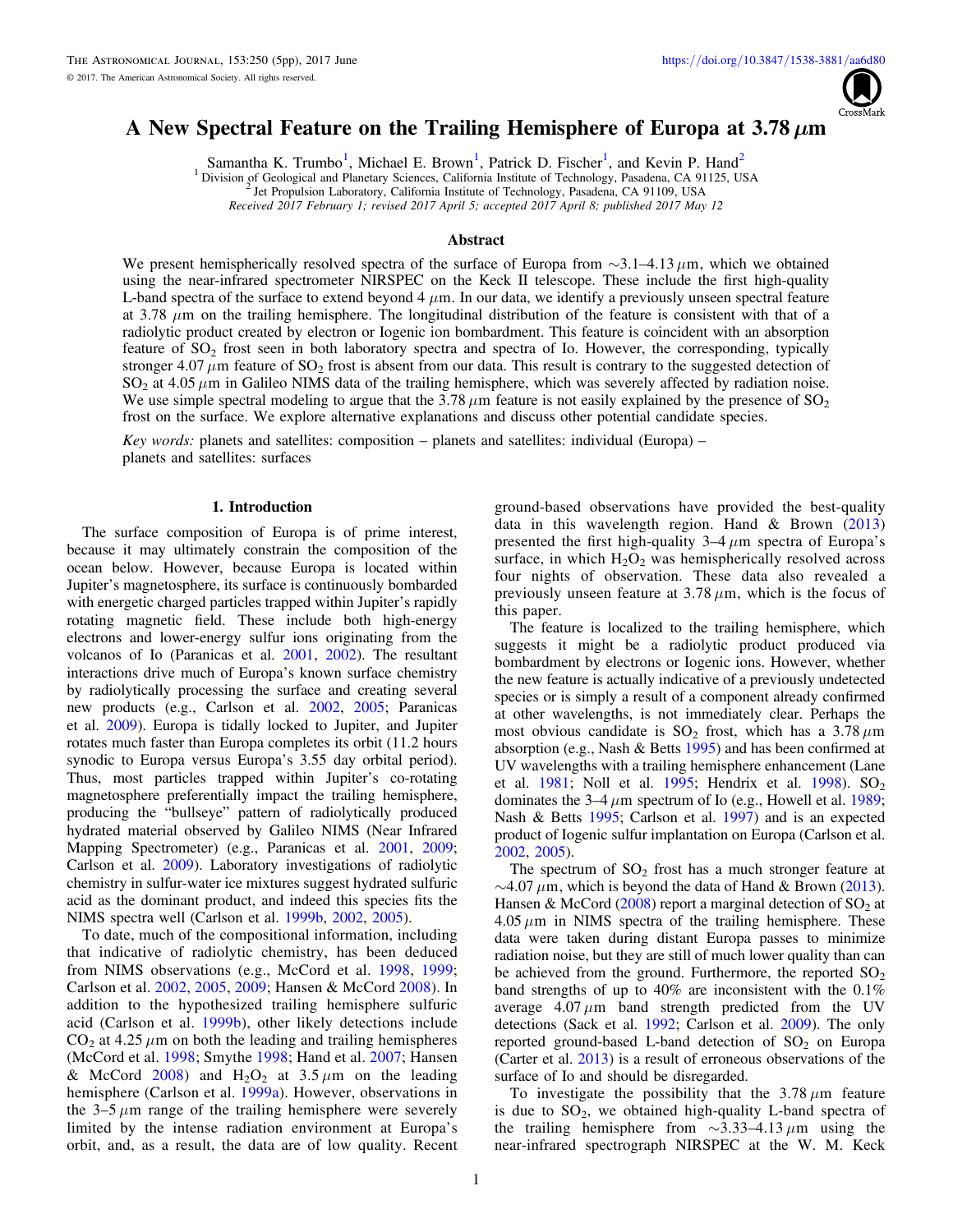Table 1 Table of Observations

| Date<br>(UT) | Target  | Time<br>Start/End | Airmass<br>Start/End | Longitude<br>Range | Int. Time<br>(s) |
|--------------|---------|-------------------|----------------------|--------------------|------------------|
| 2011         | Europa  | 12:45/            | 1.01/1.01            | $315 - 316$        | 840              |
| Sep 17       |         | 12:54             |                      |                    |                  |
|              | HD 9866 | 13:56             | 1.10                 |                    | 40               |
| 2011         | Europa  | 11:47/            | 1.06/1.02            | $52 - 62$          | 6240             |
| Sep 18       |         | 13:58             |                      |                    |                  |
|              | HD 9866 | 11:40             | 1.02                 |                    | 40               |
| 2011         | Europa  | 12:50/            | 1.01/1.01            | 158-161            | 1440             |
| Sep 19       |         | 13:20             |                      |                    |                  |
|              | HD 9866 | 11:25             | 1.02                 |                    | 40               |
| 2011         | Europa  | 11:55/            | 1.04/1.04            | 256-264            | 5760             |
| Sep 20       |         | 13:57             |                      |                    |                  |
|              | HD 9866 | 11:48             | 1.04                 |                    | 40               |
| 2013         | Europa  | 13:03             | 1.00/1.09            | $245 - 255$        | 3800             |
| Nov 24       |         | /15:30            |                      |                    |                  |
|              | $G91-3$ | 13:20/<br>13:34   | 1.00/1.11            |                    | 750              |

Observatory (McLean et al. [1998](#page-4-0)). In contrast with the results of Hansen & McCord ([2008](#page-4-0)), the 4.07  $\mu$ m feature of SO<sub>2</sub> is not visible in our spectrum. We apply simple spectral models to argue that the 3.78  $\mu$ m feature is not explained by SO<sub>2</sub> and, thus, is highly indicative of an unidentified radiolytic surface constituent. We discuss potential candidates in Section [4](#page-3-0).

### 2. Observations and Data Reduction

We observed the trailing hemisphere of Europa on 2013 Nov. 24, using the near-infrared spectrograph NIRSPEC on the KECK II telescope. We used the  $42'' \times 0''$  57 slit in lowresolution mode ( $R \sim 2000$ ), covering a wavelength range of  $\sim$ 3.3–4.15  $\mu$ m in the L-band. At the time of observation, Europa had an angular diameter of  $0''97$ , such that roughly 60% of the disk fit within the slit. For telluric calibration, we observed G91-3, a  $V = 7.4$  G2V star that was ∼3°.6 away from Europa on the sky. We observed both targets in an ABBA nodding pattern. Each Europa pointing consisted of 100 halfsecond coadds, and each calibrator pointing consisted of 50 half-second coadds. We also present previously published L-band spectra from Hand & Brown ([2013](#page-4-0)). Details of the corresponding observations and analyses can be found within the referenced paper, although a summary of all observations is presented in Table 1.

We performed all new analysis using custom Python codes, following the standard procedures of image rectification, image pair subtraction, residual sky subtraction, and telluric and wavelength calibration. We used the Astropy (Astropy Collaboration et al. [2013](#page-4-0)) and skimage.transform (van der Walt et al. [2014](#page-4-0)) packages for image display and rectification, respectively. For wavelength calibration, we used an ATRAN atmospheric transmission spectrum (Lord [1992](#page-4-0)). We leave off a small region of data at the long-wavelength end of our spectrum due to excessive thermal background levels. We averaged the spectra over the entire longitude range observed to maximize signal-to-noise.

## 3. Spectral Modeling: SO<sub>2</sub>

The hemispherically resolved spectra originally presented in Hand & Brown ([2013](#page-4-0)) are reproduced in Figure [1.](#page-2-0) The

 $3.78 \mu m$  feature is clearly visible in the trailing hemisphere spectrum centered at  $260^\circ$  west longitude and is just visible in the trailing to sub-Jovian spectrum centered at  $316^{\circ}$  west longitude. However, it is very weak or absent from the leading and leading to anti-Jovian spectra. Figure [2](#page-2-0) shows our average spectrum of the trailing hemisphere out to  $4.13 \mu m$ . The data are scaled such that the maximum value is roughly the geometric albedo of the trailing hemisphere peak, as measured by NIMS. The 3.78  $\mu$ m feature is again visible, but the 4  $\mu$ m region is smooth and absent of any visible  $SO<sub>2</sub>$  absorptions. As these data are somewhat noisier than the 2011 data of Hand & Brown ([2013](#page-4-0)), we use the latter for all subsequent analyses of the  $3.78 \mu m$  absorption.

While the  $4.07 \mu m$  feature of SO<sub>2</sub> frost is typically much deeper than the corresponding  $3.78 \mu m$  feature, these ratios can change significantly with increasing grain size, as the  $4.07 \mu m$ feature broadens and saturates. To investigate whether it is possible to simultaneously explain the  $3.78 \mu m$  feature and the  $4 \mu m$  region in the Europa spectrum, we used a simple onecomponent Hapke model (Hapke [1981](#page-4-0)) to produce simulated spectra of  $SO<sub>2</sub>$  frost for multiple effective particle diameters. Using optical constants from Schmitt et al. ([1994](#page-4-0)), we produced spectra of solid  $SO<sub>2</sub>$  at 125 K using effective particle sizes of 10, 100, 1000, and  $1500 \mu m$ . We then performed continuum subtraction and scaled each spectrum to fit the band area of the observed 3.78  $\mu$ m absorption. The fit for a 10  $\mu$ m effective particle diameter is shown in Figure  $3$ . While  $SO<sub>2</sub>$ does not appear to fit the  $3.78 \mu m$  feature well, we used the resultant mixing ratios to investigate whether the corresponding  $4.07 \mu m$  features would be visible in our spectrum. However, this comparison is complicated by the fact that our data do not span the entire width of the broad  $4.07 \mu m$  feature, which extends beyond the edge of the L-band atmospheric transmission window. Because we are lacking data on both sides of the potential feature, we were unable to reliably remove the continuum from our data without making assumptions about its shape. Instead, we linearly mixed the simulated  $SO<sub>2</sub>$  spectra with our Europa spectrum in the ratios necessary to explain the observed  $3.78 \mu m$  feature and assessed the resultant  $4 \mu m$ regions by eye. The result for a  $10 \mu m$  effective particle size is shown in Figure [4](#page-3-0).

At  $10 \mu m$ , the effect of the  $4.07 \mu m$  feature is clearly distinguishable from the continuum and would be apparent in our data. At sufficiently large grain sizes, however, the  $4.07 \mu m$ feature becomes difficult to distinguish from the already dipping Europa continuum in these mixtures. Thus, we do not rule out large  $SO_2$  grain sizes on the basis of the  $4 \mu m$ region alone. Instead, we use the comparatively small  $3.56 \mu m$ absorption of  $SO<sub>2</sub>$  as a further constraint. For this analysis, we again use the 2011 data of Hand & Brown  $(2013)$  $(2013)$  $(2013)$  due to its superior quality. In the wavelength region of this feature, the Europa continuum is smooth with a high signal-to-noise, allowing for reliable continuum subtraction. Clipping the wavelength region corresponding to the  $3.56 \mu m$  absorption from our data, we fit a fourth-order polynomial continuum and removed it from our Europa spectrum. Then, scaling the continuum-removed  $3.56 \mu m$  SO<sub>2</sub> feature by the same factor needed to fit the  $3.78 \mu m$  feature observed on Europa, we compare the band strengths with our subtracted data (Figure [5](#page-3-0)).

Figure [5](#page-3-0) suggests that  $SO_2$  should be detectable at  $3.56 \mu m$ in our data, even for a small effective grain size of  $10 \mu m$ . Indeed, we can put a  $5\sigma$  upper limit of a 0.46% mixing ratio,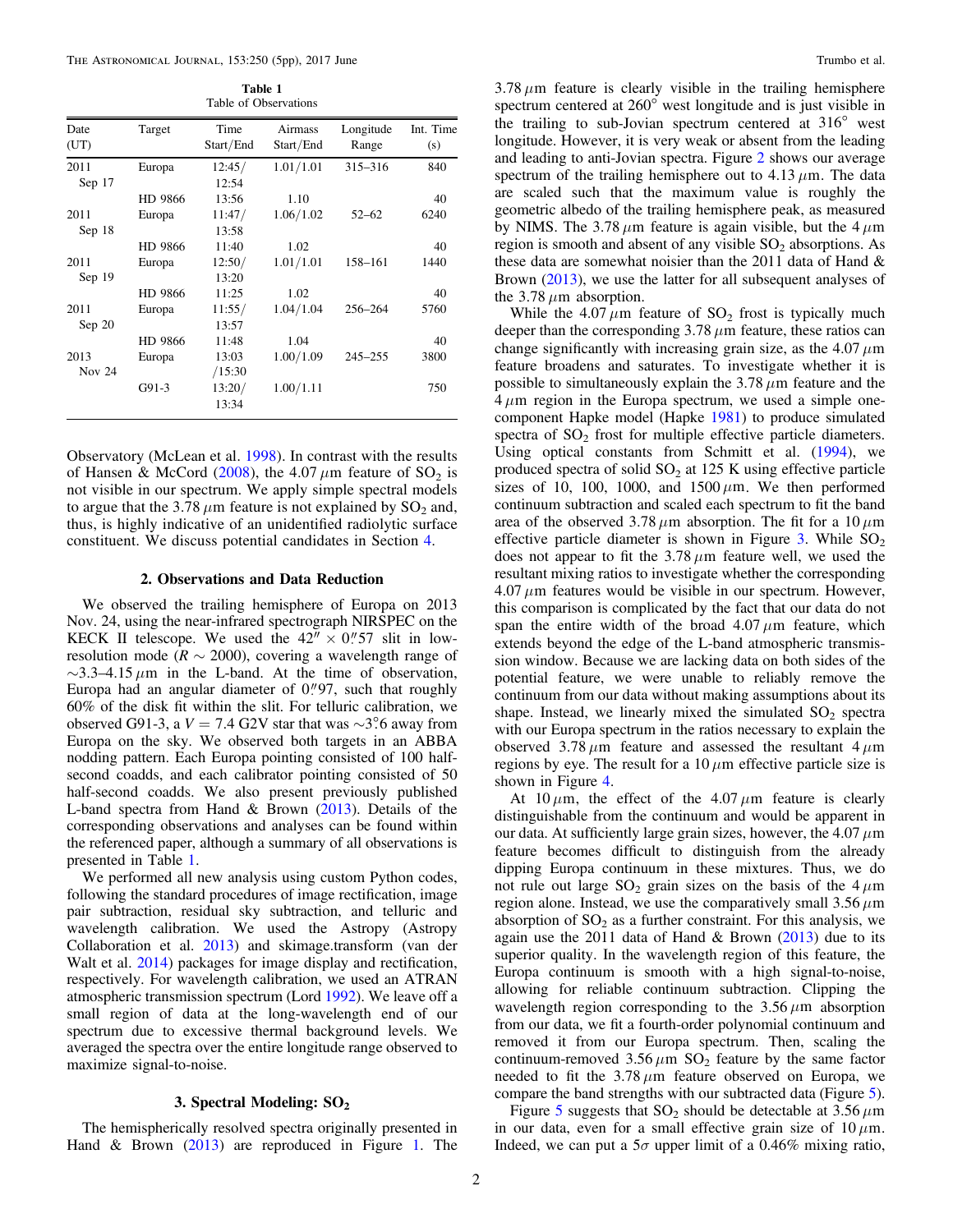<span id="page-2-0"></span>

Figure 1. Averaged hemispherically resolved spectra of Hand & Brown ([2013](#page-4-0)). Data are normalized to the geometric albedo of the leading hemisphere peak, as measured by NIMS. The central longitude of each spectrum is included. Dotted lines mark the 3.78  $\mu$ m position. The 3.78  $\mu$ m feature is most prominent in the trailing hemisphere spectrum.



Figure 2. Averaged trailing hemisphere spectrum out to  $4.13 \mu$ m. The data are scaled such that the peak matches the geometric albedo observed by NIMS. The central longitude of the observations is also included. The  $3.78 \mu m$  feature is clearly visible (indicated by dashed line), but there is no obvious absorption at either 3.56 or 4.07  $\mu$ m.

which is two and a half times lower than the 1.15% expected from the strength of the 3.78  $\mu$ m feature. While the 4.07  $\mu$ m SO2 feature becomes difficult to detect in our data at larger grain sizes, the depth of the  $3.56 \mu m$  feature increases relative to that of the  $3.78 \mu m$  feature, becoming even more detectable in our data. Conversely, the  $4.07 \mu m$  feature becomes stronger relative to the  $3.78 \mu m$  feature at grain sizes below 10  $\mu$ m. Thus, we are confident that the absence of any detected  $SO<sub>2</sub>$ 



Figure 3. The  $3.78 \mu m$  feature on the trailing hemisphere of Europa after continuum removal. Overlaid is the  $SO_2$  3.78  $\mu$ m feature corresponding to an effective grain size of 10  $\mu$ m. It has been scaled to match the band area of our observed absorption feature. The scaling factor is presented in the legend. Continuum removal was performed on the 2011 data of Hand & Brown ([2013](#page-4-0)), because it has the highest signal-to-noise.

features at 3.56 or 4.07  $\mu$ m in our data excludes the possibility that the observed  $3.78 \mu m$  feature is explained by the presence of  $SO_2$  on Europa's surface.  $SO_2$  is a relatively minor product of the radiolytic sulfur cycle on Europa, the two most abundant and stable being  $H_2SO_4$  and sulfur chain polymers (Carlson et al.  $2002$ ). Thus, while  $SO<sub>2</sub>$  is likely present on the surface of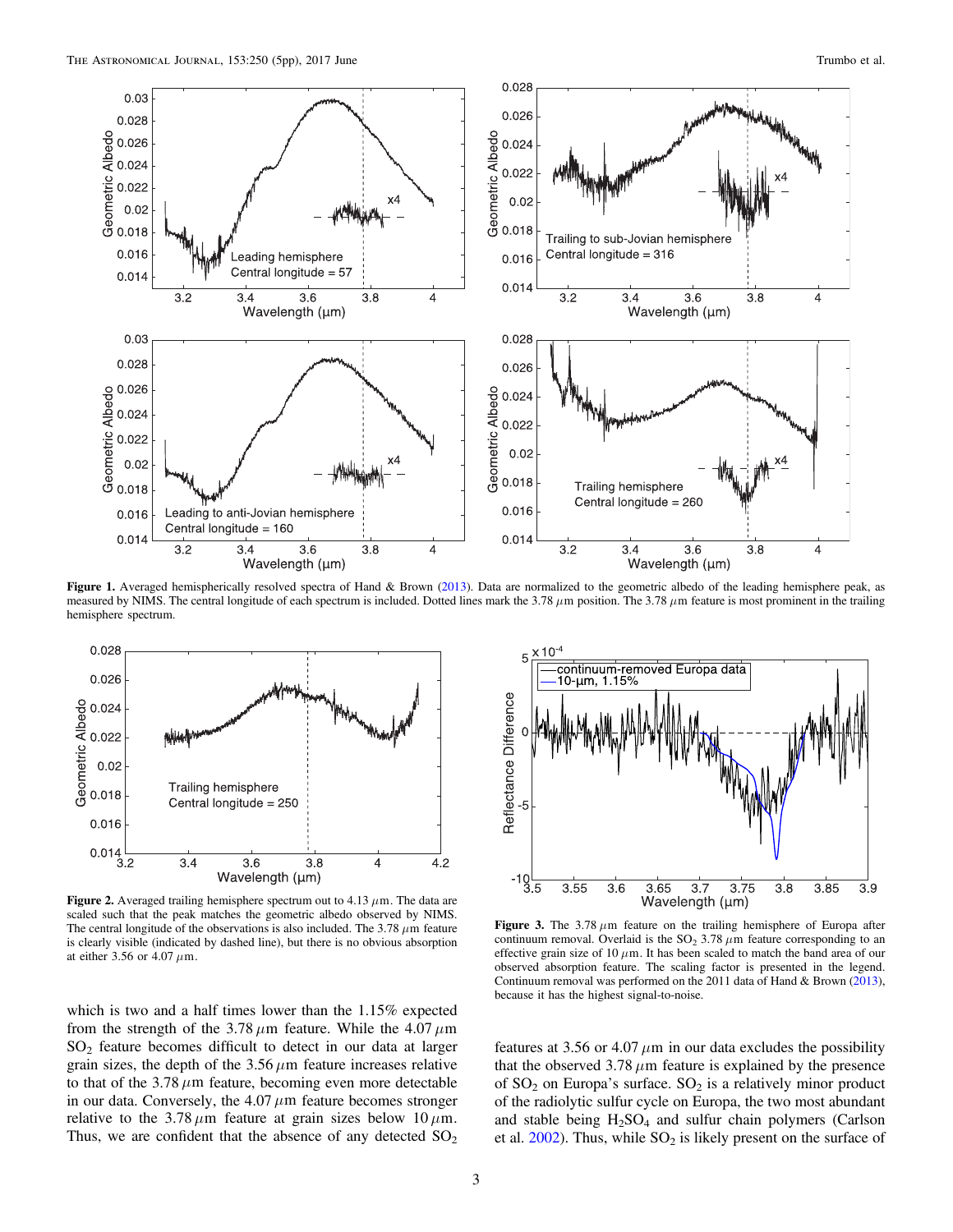<span id="page-3-0"></span>

Figure 4. Linear mixture of the 2013 trailing hemisphere Europa spectrum with  $SO<sub>2</sub>$  at a 10  $\mu$ m effective grain size is shown in black. The mixing ratio reflects the amount needed to produce the observed  $3.78 \mu m$  band area. For comparison, a simulated  $SO_2$  spectrum for a 10  $\mu$ m effective particle size is shown in blue. It has been scaled by the same mixing ratio and arbitrarily shifted along the y-axis. The 4.07  $\mu$ m feature of SO<sub>2</sub>, highlighted in blue, is clearly distinguishable from the continuum shape of the mixture. The location of the 3.56  $\mu$ m SO<sub>2</sub> feature is indicated by the dashed line. We argue that SO<sub>2</sub> grain sizes less than or equal to  $10 \mu m$  would produce obvious  $4.07 \mu m$ features in our data, despite the continuum shape.



Figure 5. Comparison of our continuum-removed Europa spectrum and the continuum-removed 3.56  $\mu$ m SO<sub>2</sub> feature for an effective grain size of 10  $\mu$ m. Again, we use the 2011 data of Hand & Brown  $(2013)$  $(2013)$  $(2013)$  due to its superior signal-to-noise. The  $SO_2$  absorption has been scaled by the 1.15% needed to fit the observed area of the  $3.78 \mu m$  feature. Despite the small grain size and relative weakness of this feature, the absorption would be detected in our data, if it were present.

Europa, it is not in high enough abundance to explain the  $3.78 \mu m$  feature.

#### 4. Search for Alternative Candidates

No other confirmed species on the surface of Europa has a  $3.78 \mu m$  absorption. Therefore, this feature indicates an undiscovered surface constituent. We searched the USGS, ASTER, and NASA Goddard Cosmic Ice spectral libraries, as well as the Nyquist et al. ([1997](#page-4-0)) compilation of IR spectra, for substances with  $3.78 \mu m$  absorptions. Our search was not only constrained to likely radiolytic products, namely sulfur compounds, but it encompassed several categories of interest for Europa, including sulfates, carbonates, nitrates, phosphates, oxides, and various ices relevant to the study of outer solar



Figure 6. Bloedite, carbonic acid, and anhydrite compared to the  $3.78 \mu m$ feature of Europa (using the 2011 data of Hand & Brown [2013](#page-4-0)). The bloedite spectrum is taken from the USGS spectral library (Clark et al. [2007](#page-4-0)), the anhydrite spectrum is from the ASTER spectral library (Baldridge et al. [2009](#page-4-0)), and the carbonic acid feature is radiolytically produced from a mixture of  $CO<sub>2</sub>$ and water ice at 90 K (Hand et al. [2007](#page-4-0)). All features were scaled to match the approximate depth of the observed absorption.

system bodies. Of all of the species we looked at, only carbonic acid (H<sub>2</sub>CO<sub>3</sub>), bloedite (Na<sub>2</sub>Mg(SO<sub>4</sub>)<sub>2</sub> · 4H<sub>2</sub>O), and anhydrite (CaSO<sub>4</sub>) had absorptions near  $3.78 \mu m$  and lacked strong absorptions at other wavelengths that would have been seen by either NIMS or past ground-based work.

Carbonic acid is a radiolytic product that results from the bombardment of  $CO<sub>2</sub>$  and water ice mixtures with energetic electrons (e.g., Brucato et al. [1997](#page-4-0); Gerakines et al. [2000](#page-4-0); Hand et al. [2007](#page-4-0)), a process that occurs on the trailing hemisphere of Europa. However, laboratory experiments conducted under Europa-like conditions (Hand et al. [2007](#page-4-0)) result in a spectral feature that fits our observed feature poorly (Figure 6). The carbonic acid feature is broader and shifted by ∼0.1 *m*m toward long wavelengths relative to our detected feature.

Bloedite, a hydrated sodium-magnesium sulfate, has been previously proposed as one of many potential fits to the  $1-2.5 \mu m$  continuum of Europa's surface (e.g., Dalton et al. [2005](#page-4-0); Carlson et al. [2009](#page-4-0)). Its presence, as well as the presence of anhydrite (also a sulfate), would seem to fit with the long-held hypothesis that the ocean is dominated by sulfate salts (e.g., Kargel [1991,](#page-4-0) [2000;](#page-4-0) Fanale et al. [2001](#page-4-0)). However, the confinement of the  $3.78 \mu m$  feature to the trailing hemisphere would suggest that these sulfates participate in the radiolytic chemistry. One possibility is that they begin as chlorides and convert to sulfates upon sulfur ion bombardment, as suggested in Brown & Hand ([2013](#page-4-0)). However, neither bloedite nor anhydrite provide good fits to the  $3.78 \mu m$  feature. Our observed feature is narrower than that of bloedite and broader than that of anhydrite. In addition, the features of both bloedite and anhydrite are shifted longward of our observed band center. Both library spectra used, however, were taken at Earth temperatures, so it is possible that the fit quality would change under Europa-like conditions.

## 5. Conclusions

Using ground-based L-band spectroscopy, we have detected a new absorption feature on the trailing hemisphere of Europa at  $3.78 \mu$ m. The geography of this spectral feature is consistent with that of a radiation product; however, it cannot be